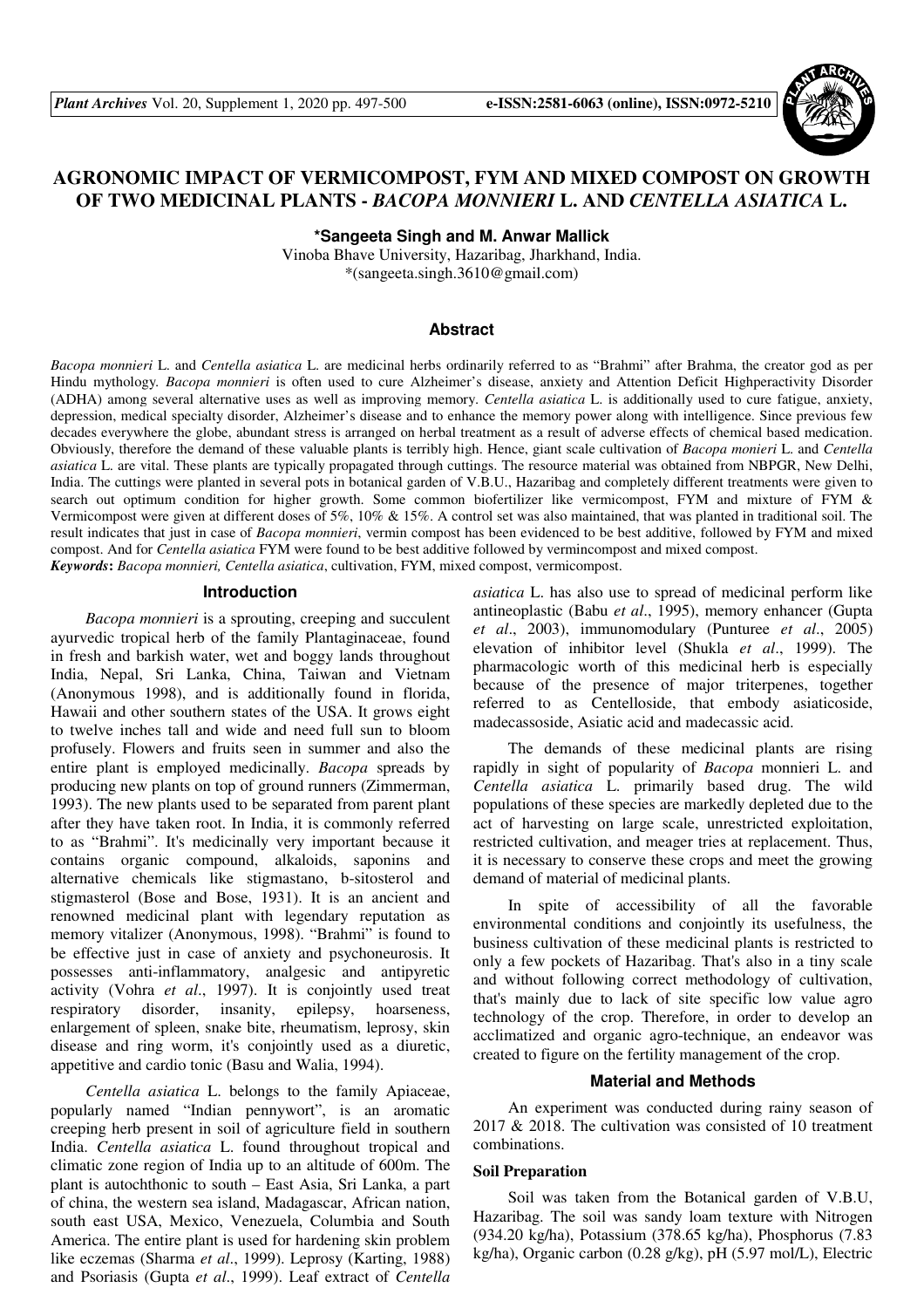conductivity (0.09 µS/cm), Copper (74 kg/ha), Iron (15.28 kg/ha), Zinc (1.112 kg/ha) and Manganese (13.4 kg/ha).

50% farm yard manure (mixed compost) were used at 3 different doses. 1 set was as control without any treatment.

Some common biofertilizers such as vermicompost, Farm Yard Manure and mixture of 50% vermincompost and

| Ratio of biofertilizers used in 10 treatment combinations are: |  |
|----------------------------------------------------------------|--|
|----------------------------------------------------------------|--|

| S. No. | <b>Treatments</b> | <b>Quantity of soil</b> | <b>Quantity of Biofertilizers</b> |
|--------|-------------------|-------------------------|-----------------------------------|
|        | Control           | 2kg                     | 000gm                             |
| 2      | 5% Vermicompost   | 1kg 900gm               | 100gm                             |
| 3      | 5% FYM            | 1kg 900gm               | 100gm                             |
| 4      | 5% Mixed compost  | 1kg 900gm               | 100gm                             |
| 5      | 10% Vermicompost  | 1kg 800gm               | 200gm                             |
| 6      | 10% FYM           | 1kg 800gm               | 200gm                             |
| 7      | 10% Mixed compost | 1kg 800gm               | 200gm                             |
| 8      | 15% Vermicompost  | 1kg 700gm               | 300gm                             |
| 9      | 15% FYM           | 1kg 700gm               | 300gm                             |
| 10     | 15% Mixed compost | 1kg 700gm               | 300gm                             |

#### **Propagation material:**

Both the plants usually propagates through cuttings. The resource materials were obtained from NBPGR, New Delhi India. Shoot cuttings of 10 cm length with internodes and rootlets were used for the propagation.

#### **Raising propagules:**

The procured propagules (shoot cuttings) of 10cm bearing internodes & rootlets were manually embedded in the field of botanical garden of V.B.U Hazaribag at the distance of 5cm×10cm followed by light irrigation. The propagules developed root within a week of planting.

#### **Planting of plantlets:**

Then, after 10 days plantlets were transferred to the pots which having soil with different doses of biofertilizers.

#### **Irrigation:**

In case of *Bacopa monnieri* L. crop was preferably kept dipped into water at 4-5cm depth throughout growing period.

In the case of *Centella asiatica* L. irrigation was done at intervals, to maintain constant humidity.

#### **Pest control:**

No pest, insects or pathogens were reported to affect these crops seriously.

#### **Crop maturity**

The crop was matured after 90 days of planting.

At last, reading of the plant length, no. of nodes, distance between nodes, length and breadth of leaves, no. of leaves and no. of new branches were measured and recorded.

## **Result and Discussion**

In this experiment the effect of vermicompost, FYM and mixed compost was studied on the growth of *Bacopa monnieri* L. and *Centella asiatica* L. and is discussed hereunder.

Generally application of the biofertilisers showed significant difference to no biofertilisers means control set. It is obvious from the result that vermicompost has been proved best additive for the better growth of *Bacopa monnieri* L. at its all ratio i.e. 5%, 10% & 15%. The result have shown that, with the increasing level of vermicompost there was increase in growth of plant in terms of plant length, length of leaves, breadth of leaves, no. of leaves and no. of branches (table 1), the overall plant growth was highest at 15% does of vermicompost. Vermicompost was reported to be useful in many medicinal aromatic plants (Anwar *et al*., 2005; Prabh *et al*., 2007). Impact of FYM on growth of crop was also good. At 5% dose, the growth of the crop was comparable to plant growth under the application of vermicompost in term of plant length no. of nodes, distance between nodes, breadth of leaves and no. of leaves were highest than vermicompost and mixed compost both. However, at 10% dose, plant length showed declination in plant growth. At 15% dose, FYM again performed better than mixed compost in overall growth of plant. The mixed compost also had good impact on the growth of *Bacopa monnieri* L., followed by FYM, at 5% dose mixed compost showed the lowest growth in the term of plant length, no. of leaves, distances between nodes. However, at 10% it showed good impact in comparision to FYM, growth was highest in the term of no. of nodes, distance between nodes, breadth of leaves, and in  $2<sup>nd</sup>$  year cultivation no. of leaves were high. At 15% dose mixed compost did not show much significant impact.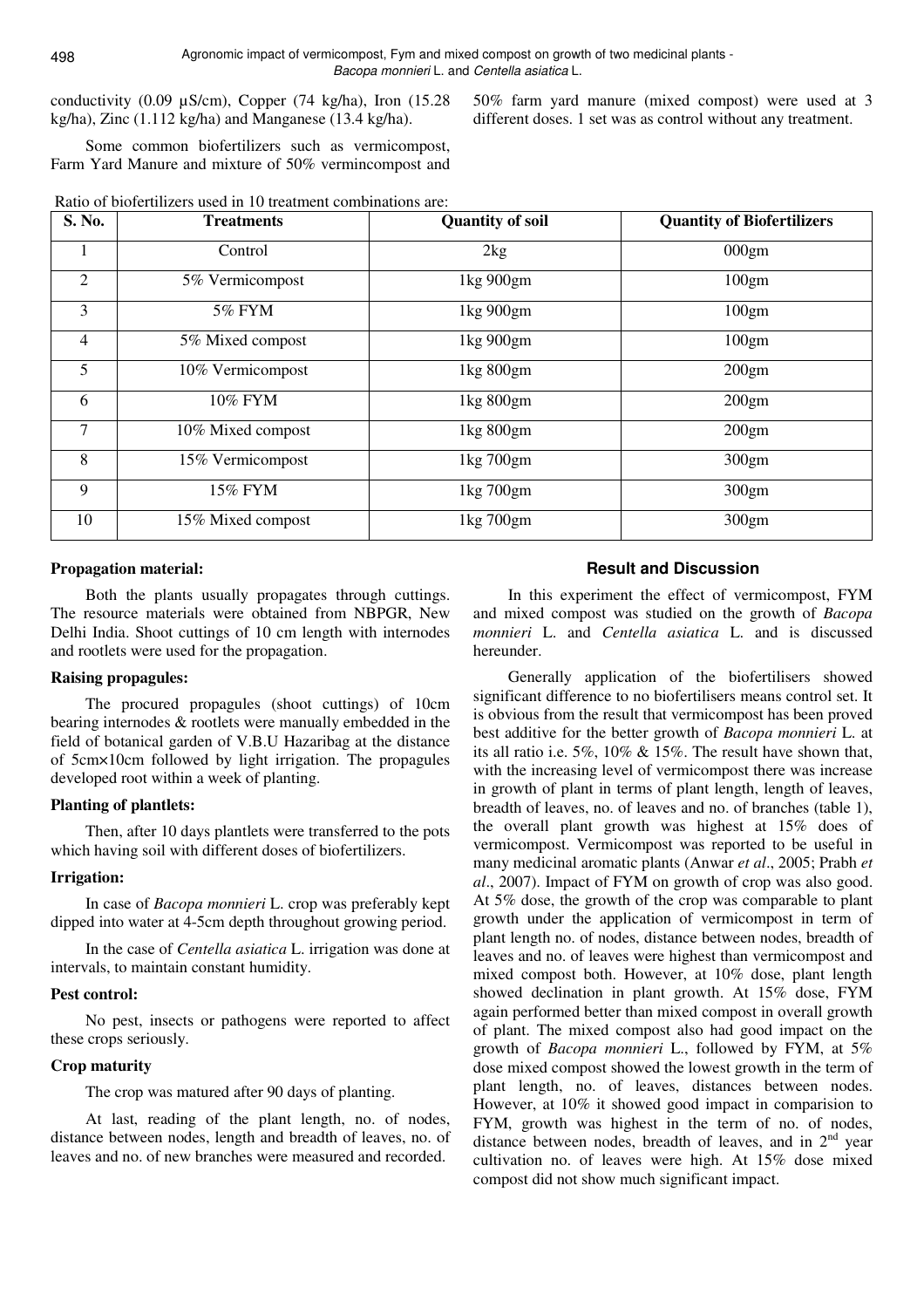| <b>Treatments</b> | <b>Plant</b><br>No. of<br>Length<br><b>Nodes</b><br>(cm) |                          |                 | <b>Distance</b><br><b>Between Nodes</b><br>(cm) |                 | Length of<br><b>Leaves</b><br>(cm) |      | <b>Breadth of</b><br><b>Leaves</b><br>(cm) |                   | No. of<br><b>Leaves</b> |     | No. of<br><b>Branch</b> |                 |                 |
|-------------------|----------------------------------------------------------|--------------------------|-----------------|-------------------------------------------------|-----------------|------------------------------------|------|--------------------------------------------|-------------------|-------------------------|-----|-------------------------|-----------------|-----------------|
| Year              | $\mathbf{I}$ st                                          | $\boldsymbol{\gamma}$ nd | 1 <sub>st</sub> | 2 <sup>nd</sup>                                 | 1 <sup>st</sup> | 2nd                                | 1st  | 2 <sup>nd</sup>                            | $\blacksquare$ st | 2 <sup>nd</sup>         | 1st | 2 <sup>nd</sup>         | $\mathbf{I}$ st | 2 <sub>nd</sub> |
| <b>Control</b>    | 14                                                       | 24                       | 9               | 11                                              | 1.62            | 2.63                               | 1.36 | 1.68                                       | 0.39              | 0.48                    | 46  | 140                     | 2               | 3               |
| 5% VC             | 32.66                                                    | 31.66                    | 9               | 15                                              | 3.83            | 1.98                               | 1.62 | 1.94                                       | 0.46              | 0.58                    | 76  | 163                     | 8               | 6               |
| <b>5%FYM</b>      | 30                                                       | 31                       | 10              | 14                                              | 2.79            | 2.30                               | 1.35 | 1.79                                       | 0.45              | 0.48                    | 76  | 192                     | 6               | 4               |
| 5% MIX            | 22                                                       | 30.33                    | 9               | 14                                              | 2.05            | 2.03                               | 1.63 | 1.86                                       | 0.44              | 0.52                    | 60  | 160                     | 5               | 6               |
| 10% VC            | 42                                                       | 39.33                    | 12              | 17                                              | 3.52            | 2.12                               | 1.99 | 2.18                                       | 0.53              | 0.56                    | 120 | 163                     | 11              | $\mathcal{I}$   |
| <b>10%FYM</b>     | 22.66                                                    | 35                       | 9               | 16                                              | $\overline{2}$  | 2.06                               | 1.62 | 1.95                                       | 0.49              | 0.58                    | 81  | 197                     | 5               | $\mathcal{I}$   |
| <b>10%MIX</b>     | 35                                                       | 39.33                    | 14              | 18                                              | 3.88            | 2.3                                | 1.85 | 1.94                                       | 0.71              | 0.56                    | 100 | 228                     | 10              | 6               |
| 15% VC            | 41.66                                                    | 42.66                    | 12              | 19                                              | 3.63            | 2.01                               | 2.1  | 1.92                                       | 0.56              | 0.6                     | 196 | 287                     | 21              | 10              |
| $15\%$ FYM        | 30.33                                                    | 33                       | 28              | 15                                              | 3.12            | 1.54                               | 1.77 | 2.06                                       | 0.47              | 0.6                     | 147 | 235                     | 7               | $\mathcal{I}$   |
| <b>15%MIX</b>     | 30                                                       | 31.33                    | 10              | 16                                              | 3.02            | 1.7                                | 1.69 | 1.92                                       | 0.48              | 0.57                    | 105 | 156                     | 9               | 4               |

**Table 1 :** Showing morphological variation of cultivated *Bacopa monnier* during 1<sup>st</sup> and 2<sup>nd</sup> years

 In the case of *Centella asiatica* L. the control set showed no significant differences in comparison to application of biofertilisers. In general, increasing level of FYM increased the growth parameters of *Centella asiatica* L. (table 2). At 5% dose FYM showed highest impact on the plant growth than vermicopost and mixed compost, in term of plant length, no. of nodes, distance between nodes, length of leaves, no. of leaves and no. of new branches. At 10% dose of FYM showed average plant growth. Application of 15% of FYM had significant influence on these attributes. The plant length increased significantly while no. of leaves, length of leaves, no. of new branches increased marginally with increase in FYM level and they were highest at the dose of 15%. The growth promoting effect of FYM as a source of plant nutrients and humus, which improves the soil physical condition by increasing its capacity to absorb and store water,

enhancement of aeration and by favouring microbial activity is well established (BCD, 1999). vermicompst also had good impact on the growth of the crops. At 5% dose application of vermicompost did not showed the significant difference. However, at the dose of 10% plant growth was higher than FYM and mixed compost in term of plant length, distance between nodes, length of leaves, no. of leaves, no. of new branches( $2^{nd}$  year). At 15% dose FYM also had a good impact followed by mixed compost. At 5% dose mixed compost showed average performance. Plant length, no. of nodes, no. of leaves and no. of branches were low but distance between nodes length and breadths of leaves were high. At 10% impact of mixed compost was good on overall growth of the plant, and at 15% dose its performance was average.

| <b>Treatments</b> |                 | <b>Plant</b><br>Length<br>(cm) | No. of<br><b>Nodes</b> |                 | <b>Distance</b><br><b>Between Nodes</b><br>(cm) |                 | Length of<br><b>Leaves</b><br>(cm) |                 | <b>Breadth of</b><br><b>Leaves</b><br>(cm) |                 | No. of<br><b>Leaves</b> |                 | No. of<br><b>Branch</b> |     |
|-------------------|-----------------|--------------------------------|------------------------|-----------------|-------------------------------------------------|-----------------|------------------------------------|-----------------|--------------------------------------------|-----------------|-------------------------|-----------------|-------------------------|-----|
| Year              | 1 <sup>st</sup> | 2 <sup>nd</sup>                | 1 st                   | 2 <sup>nd</sup> | 1 <sup>st</sup>                                 | 2 <sub>nd</sub> | 1 <sup>st</sup>                    | 2 <sup>nd</sup> | 1 st                                       | 2 <sup>nd</sup> | 1st                     | 2 <sup>nd</sup> | 1 st                    | 2nd |
| <b>Control</b>    | 20              | 16                             | 4                      | 3               | 4.63                                            | 5.30            | 1.69                               | 1.60            | 1.97                                       | 1.96            | 21                      | 18              | 2                       | 2   |
| 5% VC             | 20              | 17                             | 4                      | 4               | 4.89                                            | 4.20            | 1.73                               | 1.73            | 2.12                                       | 2.10            | 20                      | 20              | 3                       | 4   |
| 5%FYM             | 25              | 20                             | 5                      | 4               | 5.50                                            | 5               | 1.98                               | 1.92            | 2.24                                       | 2.14            | 20                      | 21              | 3                       | 5   |
| 5% MIX            | 20.63           | 16                             | 3                      | 3               | 4.70                                            | 5.31            | 2.10                               | 2.05            | 2.40                                       | 2.30            | 17                      | 17              | $\overline{c}$          | 2   |
| 10% VC            | 30.43           | 28.20                          | 3                      | 4               | 6.01                                            | 7.42            | 2.05                               | 1.90            | 2.34                                       | 2.30            | 21                      | 21              | 2                       | 5   |
| <b>10%FYM</b>     | 21.66           | 30.16                          | 4                      | 5               | 4.93                                            | 5.4             | 1.95                               | 2.0             | 5.85                                       | 5.78            | 9                       | 25              | 4                       | 4   |
| <b>10%MIX</b>     | 28.46           | 27.31                          | 5                      | 6               | 5.54                                            | 6               | 1.85                               | 1.78            | 2.25                                       | 2.35            | 24                      | 20              | 3                       | 4   |
| 15% VC            | 27.4            | 29                             | 5                      | 4               | 5.86                                            | 6.28            | 1.78                               | 1.67            | 2.28                                       | 2.38            | 19                      | 22              | 2                       | 2   |
| <b>15%FYM</b>     | 29.66           | 30.33                          | 5                      | 4               | 5.79                                            | 6.14            | 2.5                                | 2.0             | 2.81                                       | 2.71            | 29                      | 30              | 4                       | 3   |
| $15\%$ MIX        | 25.86           | 26.58                          | 5                      | 4               | 5.64                                            | 6               | 1.85                               | 1.85            | 2.29                                       | 2.25            | 27                      | 28              | 2                       | 2   |

**Table 2 :** Showing morphological variations of cultivated *Centella asiatic* during 1<sup>st</sup> and 2<sup>nd</sup> years.

#### **Conclusion**

Looking towards the growing demand of Brahmi, the experiment conducted to develop a suitable cultivation method for the field of Hazaribag . Result indicates that for better growth of *Bacopa monnieri* L. supply of nutrient either through vermicompost is beneficial. Thus, in present experiment vermicompost has been proved as best additive for the better growth of *Bacopa monnieri* L. followed by and FYM mixed compost.

And in case of *Centella asiatica* L. the FYM showed the best response and faster growth has been found. It indicates that application of FYM helped *Centella asiatica* L. faster growth, which means better branching and faster elongation of prostrate branches. Vermicompost is also good for their growth followed by mixed compost.

#### **Acknowledgement**

Authors would like to thank Deptt. of Botany, V.B.U, Hazaribag for their facilities for the project.

#### **References**

- Anonymous (1988). The wealth of India: Raw materials, council of scientific and industrial research, New Delhi,  $2: 2-3.$
- Anonymous (1998). In the wealth of India: A dictionary of indian Raw material and Industrial products. New Delhi, India 2: 116-118.